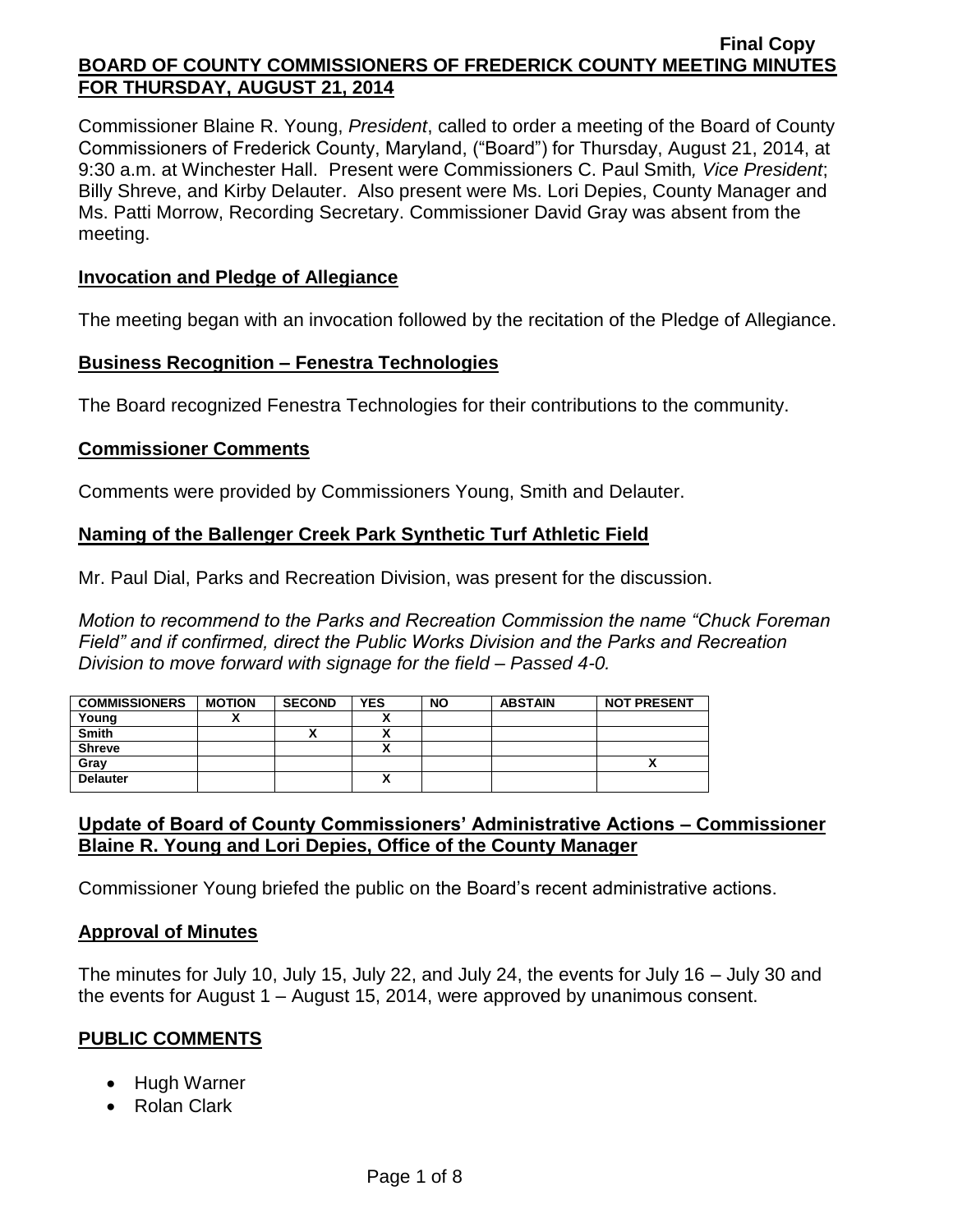- Barbara Craig
- Gil House
- John Gretz

Mr. Chuck Nipe, Public Works Division (DPW) commented on DPW's transition plan regarding American Disabilities Act (ADA) compliance.

# **CONSENT AGENDA**

The following items were considered on the consent agenda:

- Purchasing Memo #15-019 Chip Seal of Various Frederick County Roadways
- Purchasing Memo #15-022 Traffic Barrier Repair and Installation
- Purchasing Memo #15-023 Police Patrol Vehicles (Piggyback Contract)
- Purchasing Memo #15-025 Custodial Services (Piggyback Contract)
- Purchasing Memo #15-028 Bridge Painting
- Purchasing Memo #15-029 Seasonal Paver and Dump Truck Rental with Operators
- Change Order No. 1 Bituminous Overlay of Various Frederick County Roadways
- Change Order No. 1 Full Depth Reclamation of Various Frederick County Roadways
- Maryland State Firemen's Association, 2014 Public Fire and Life Safety Education Grant and Budget Transfer
- Maryland Community of Care Consortium Grant Application and Budget Transfer
- FY 2014 Emergency Number Systems Board Grant Award Project #14-196, Phone System for Primary and Back-up Public Safety Answering Points Acceptance of Award and Approval of Attached Budget Transfer
- FY 2015 Emergency Number Systems Board Grant Application for Fiber Optic Connectivity, for Primary and Back-up Public Safety Answering Points Award and Approval of Attached Budget Transfer

*Motion to approve the consent agenda as presented – Passed 4-0.*

| <b>COMMISSIONERS</b> | <b>MOTION</b> | <b>SECOND</b> | <b>YES</b> | <b>NO</b> | <b>ABSTAIN</b> | <b>NOT PRESENT</b> |
|----------------------|---------------|---------------|------------|-----------|----------------|--------------------|
| Young                |               | ^             |            |           |                |                    |
| <b>Smith</b>         |               |               |            |           |                |                    |
| <b>Shreve</b>        |               |               |            |           |                |                    |
| Grav                 |               |               |            |           |                |                    |
| <b>Delauter</b>      |               |               |            |           |                |                    |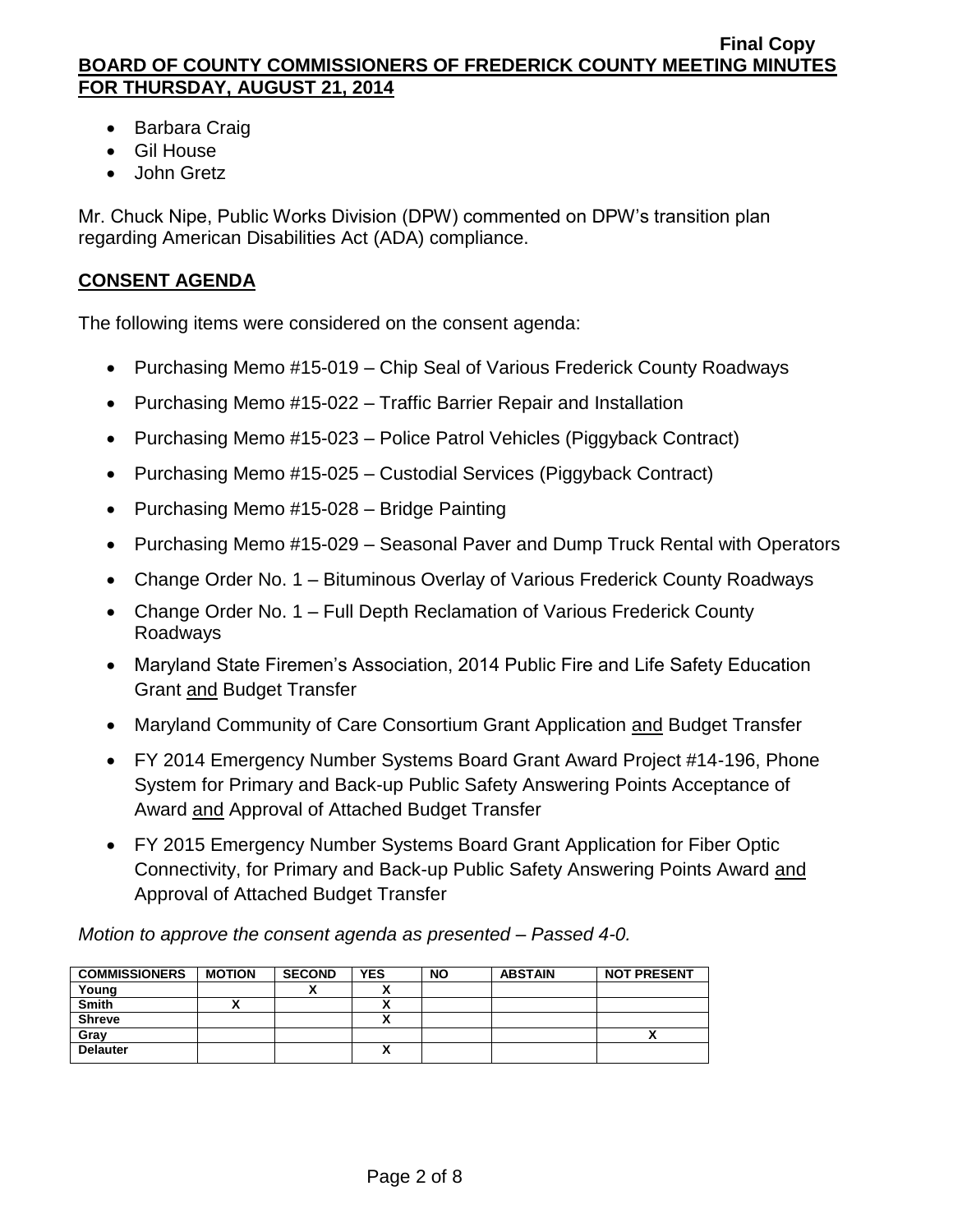## **PUBLIC HEARING**

# **Possible Sale of County Parcels on Crabapple Drive – Beth Ramacciotti, Utilities and Solid Waste Management Division**

A public hearing, as duly advertised, was held on the possible sale of county parcels of land on Crabapple Drive in Crestwood Village.

Ms. Ramacciotti presented the proposed contract to sell two (2) parcels of county-owned land to the Crestwood Village Homeowners Association (HOA).

There was no public comment.

*Motion to deem the parcels of no further use to the county and approve the raification of the Contract of Sale presented by the HOA for the sale of the two (2) parcels of land on Crabapple Drive as presented - Passed 3-0-1.*

| <b>COMMISSIONERS</b> | <b>MOTION</b> | <b>SECOND</b> | <b>YES</b> | <b>NO</b> | <b>ABSTAIN</b> | <b>NOT PRESENT</b> |
|----------------------|---------------|---------------|------------|-----------|----------------|--------------------|
| Young                |               |               |            |           |                |                    |
| <b>Smith</b>         |               |               |            |           |                |                    |
| <b>Shreve</b>        |               |               |            |           |                |                    |
| Gray                 |               |               |            |           |                |                    |
| <b>Delauter</b>      |               | ́             | A          |           |                |                    |

# **AGENDA BRIEFING**

Commissioner Young noted public hearings would be held on Tuesday, August 26 at 7:00 p.m. regarding Zoning Map Amendment #R-12-01(A) Linganore Planned Unit Development (PUD); Tuesday, September 2 at 7:00 p.m. regarding Zoning Map Amendment #R-14-03 Blentlinger PUD, and Thursday, September 4 at 9:30 a.m. regarding the Gapland Road Property Sale and the Proposed Ordinance to Amend the County Gaming Regulations.

## **WORKSESSION**

# **Agriculture Subdivision Potential Transfer Option Text Amendment – Anne Bradley, Community Development Division**

Ms. Bradley and Mr. Jim Gugel, Community Development Division, requested direction regarding the draft text amendment that originated as a request from the Frederick County Farm Bureau. The purpose of the proposed text amendment would be to allow the transfer of potential agricultural subdivision rights from a sending parcel to a receiving parcel and only between parcels zoned Agricultural. It was noted the work group assigned to evaluate the proposed option had issues with several of the revisions.

Public comment was heard from:

- Rolan Clark
- Rand Weinberg, Esquire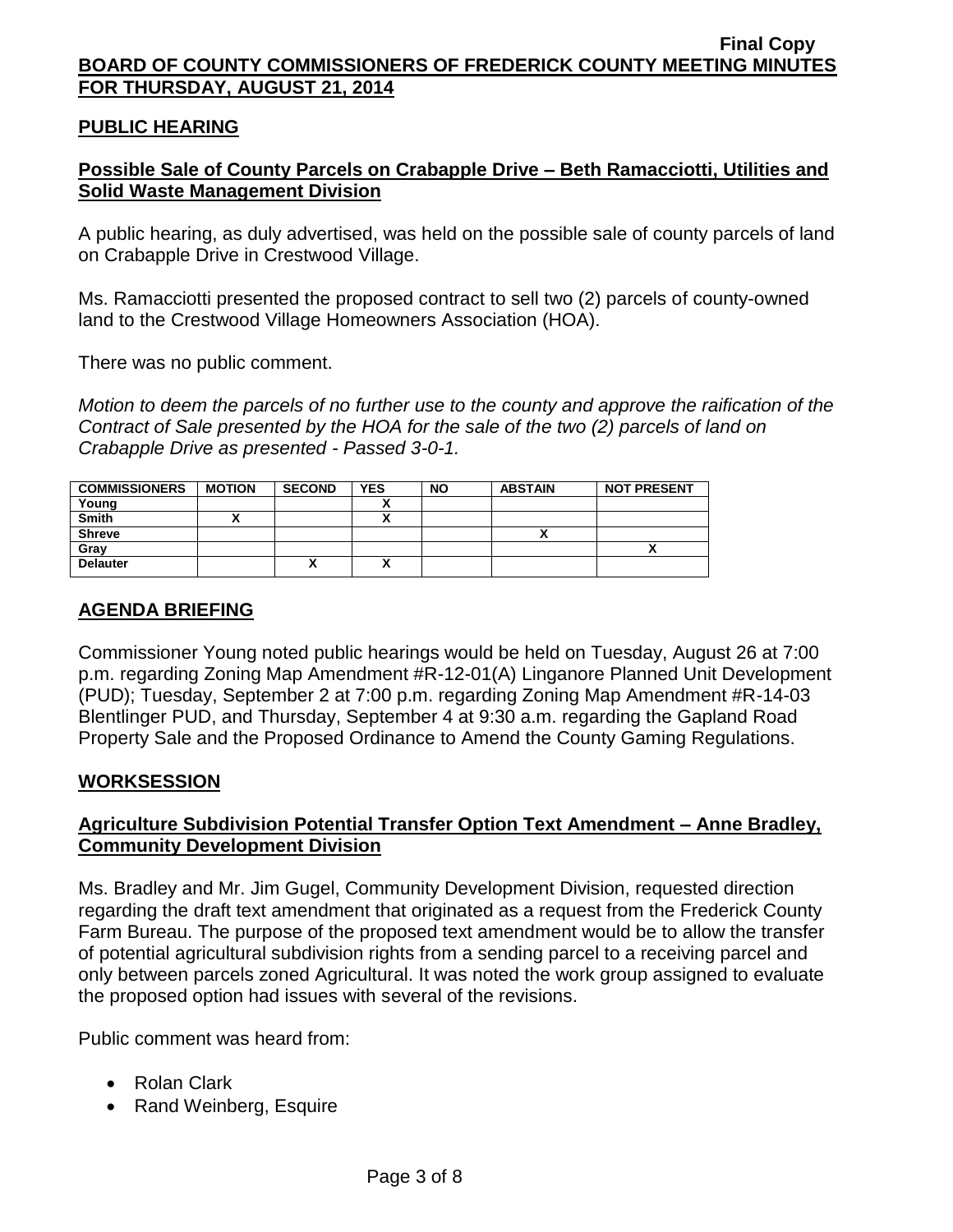- Charles Brault, Frederick County Farm Bureau
- Maurice Gladhill

It was requested by Commissioner Young that the public hearing format include two (2) panels: one in support and the orther in opposition.

*Motion to take the proposed text amendment through the public hearing process – Passed 4-0.*

| <b>COMMISSIONERS</b> | <b>MOTION</b> | <b>SECOND</b> | <b>YES</b> | <b>NO</b> | <b>ABSTAIN</b> | <b>NOT PRESENT</b> |
|----------------------|---------------|---------------|------------|-----------|----------------|--------------------|
| Young                |               |               |            |           |                |                    |
| <b>Smith</b>         |               |               |            |           |                |                    |
| <b>Shreve</b>        |               |               |            |           |                |                    |
| Gray                 |               |               |            |           |                |                    |
| <b>Delauter</b>      |               | `<br>Λ        |            |           |                |                    |

## **ADMINISTRATIVE BUSINESS**

## **Request for Public Hearing on the Proposed Ordinance to Amend the County's Gaming Regulations – Article VIII of Chapter 1-2 of the Frederick County Code – Gary Hessong, Community Development Division**

*Motion to take the proposed ordinance to public hearing – Passed 4-0.*

| <b>COMMISSIONERS</b> | <b>MOTION</b> | <b>SECOND</b> | <b>YES</b> | <b>NO</b> | <b>ABSTAIN</b> | <b>NOT PRESENT</b> |
|----------------------|---------------|---------------|------------|-----------|----------------|--------------------|
| Young                |               |               |            |           |                |                    |
| <b>Smith</b>         |               |               |            |           |                |                    |
| <b>Shreve</b>        |               |               |            |           |                |                    |
| Gray                 |               |               |            |           |                |                    |
| <b>Delauter</b>      |               | "             | Λ          |           |                |                    |

## **Request for Public Hearing Regarding the Recalculated (Reduced) Benefit Assessments – Village of Rosemont Water Improvements Project – Brenda Teach, Utilities and Solid Waste Management Division**

*Motion to take the recalculated benefit assessments for the Village of Rosemont Water Improvements Project to public hearing – Passed 4-0.*

| <b>COMMISSIONERS</b> | <b>MOTION</b> | <b>SECOND</b> | <b>YES</b> | <b>NO</b> | <b>ABSTAIN</b> | <b>NOT PRESENT</b> |
|----------------------|---------------|---------------|------------|-----------|----------------|--------------------|
| Young                |               |               |            |           |                |                    |
| <b>Smith</b>         |               |               |            |           |                |                    |
| <b>Shreve</b>        |               |               | ~          |           |                |                    |
| Grav                 |               |               |            |           |                | Λ                  |
| <b>Delauter</b>      |               | ́             |            |           |                |                    |

## **Middletown Fire Station No. 7 Update – Sue Barthol, Public Works Division**

Mr. Chuck Nipe, Public Works Division, and Mr. Drew Bowen, Town of Middletown, commented on the fire station proposal.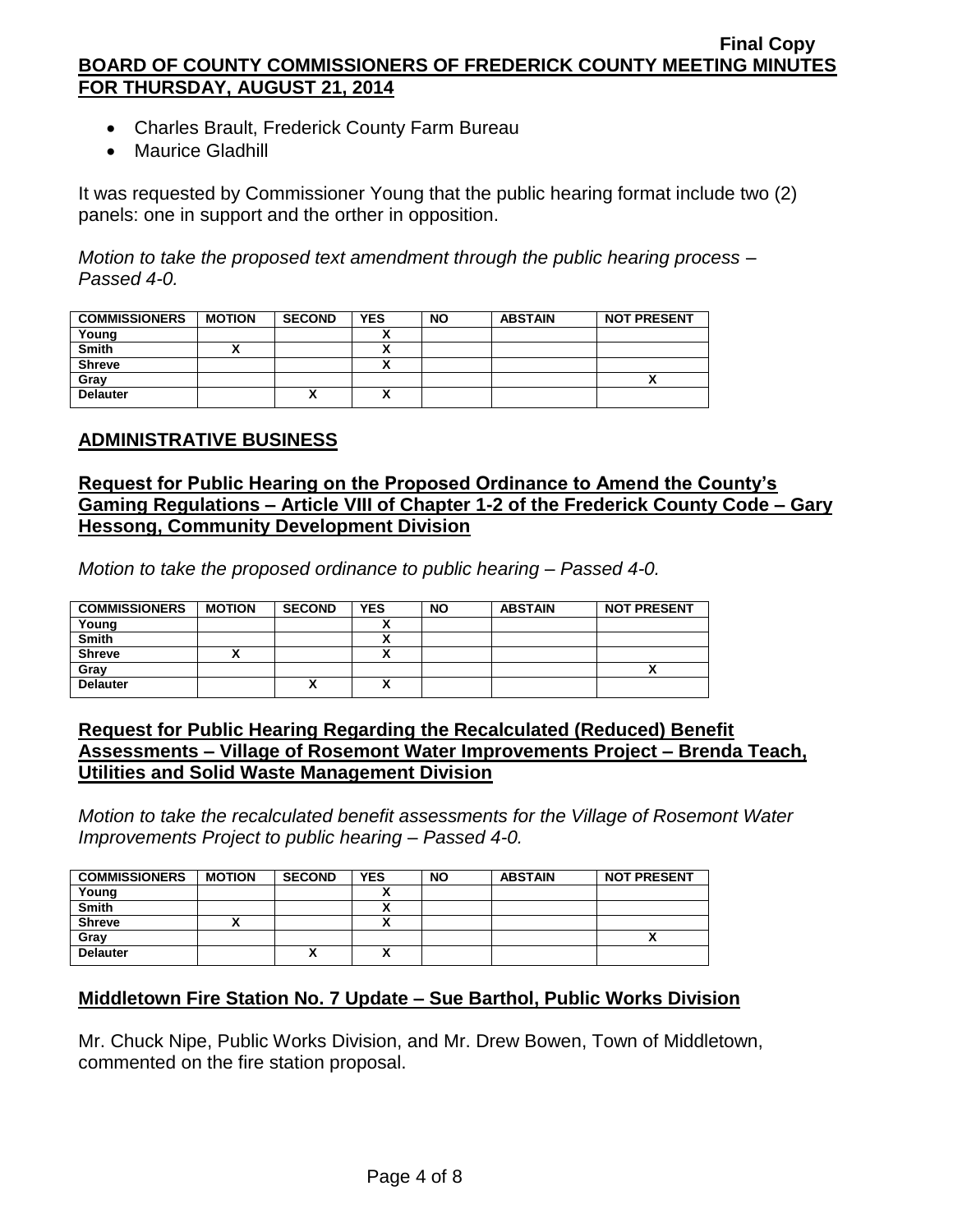*Direction was given for the Board and county staff to meet with the Middletown elected officials and the Middletown Volunteer Fire Department representatives to discuss the proposed construction of a new station.*

## **Briefing by the Community Development Division – Kathy Mitchell, Office of the County Attorney and Gary Hessong, Community Development Division**

Ms. Mitchell and Mr. Hessong briefed the Board on the necessary steps involved in the recordation of a plat for aproposed subdivision located on Delauter Road owned by Robert and Barbara Craig.

Mr. George Keller, recently retired from the Health Services Division, commented on the condition requiring the completion of the well drilling prior to plant recordation in Frederick County.

Mr. Carl Thomas, B & R Designs, commented on the location and improvement plans for the common driveway on the Craig property.

*No action taken as this item was informational.*

# **Business Updates – Helen Propheter, Community Development Division**

*No action taken as this item was informational.*

## **PUBLIC COMMENTS**

• George Rudy

## **QUESTIONS – PRESS**

None.

## **COMMISSIONER COMMENTS**

None.

## **CLOSED SESSION**

Maryland Annotated Code State Government Article § 10-508(a) (7) To consult with counsel to obtain legal advice on a legal matter; and (14) Before a contract is awarded or bids are opened, discuss a matter directly related to a negotiation strategy or the contents of a bid or proposal, if public discussion or disclosure would adversely impact the ability of the public body to participate in the competitive bidding or proposal process.

**Topic** - To discuss with the County's attorneys and staff the legal ramifications and contents of proposals received in response to a competitive process because public disclosure would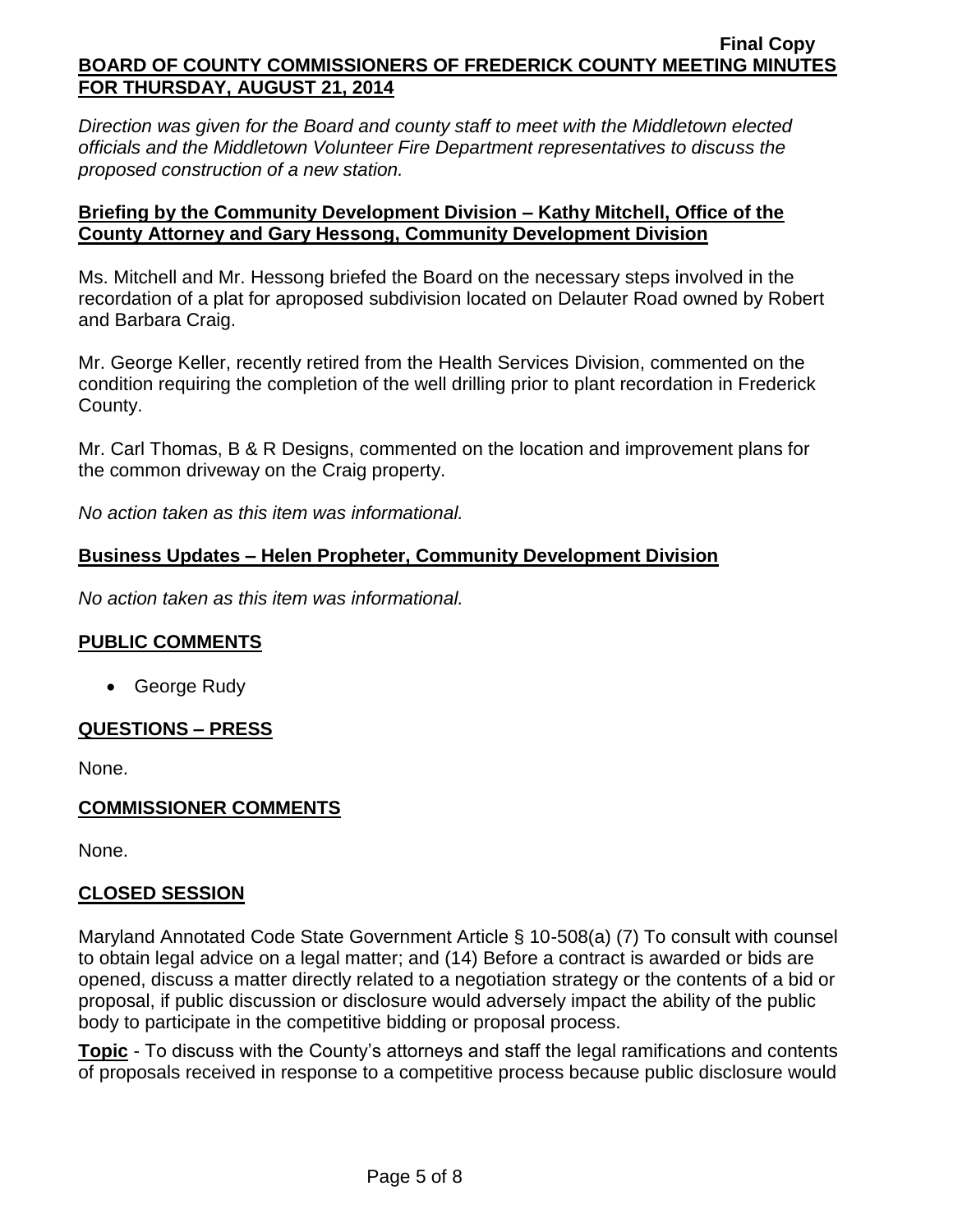adversely impact the County's ability to participate in the competitive process by prematurely disclosing confidential information to competitors.

| <b>COMMISSIONERS</b> | <b>MOTION</b> | <b>SECOND</b> | <b>YES</b> | <b>NO</b> | <b>ABSTAIN</b> | <b>NOT PRESENT</b> |
|----------------------|---------------|---------------|------------|-----------|----------------|--------------------|
| Young                |               |               |            |           |                |                    |
| <b>Smith</b>         |               |               |            |           |                |                    |
| <b>Shreve</b>        |               |               |            |           |                |                    |
| Gray                 |               |               |            |           |                |                    |
| <b>Delauter</b>      |               | Λ             |            |           |                |                    |

# **ADJOURN**

The meeting adjourned at 12:15 p.m.

Patricia Morrow Recording Secretary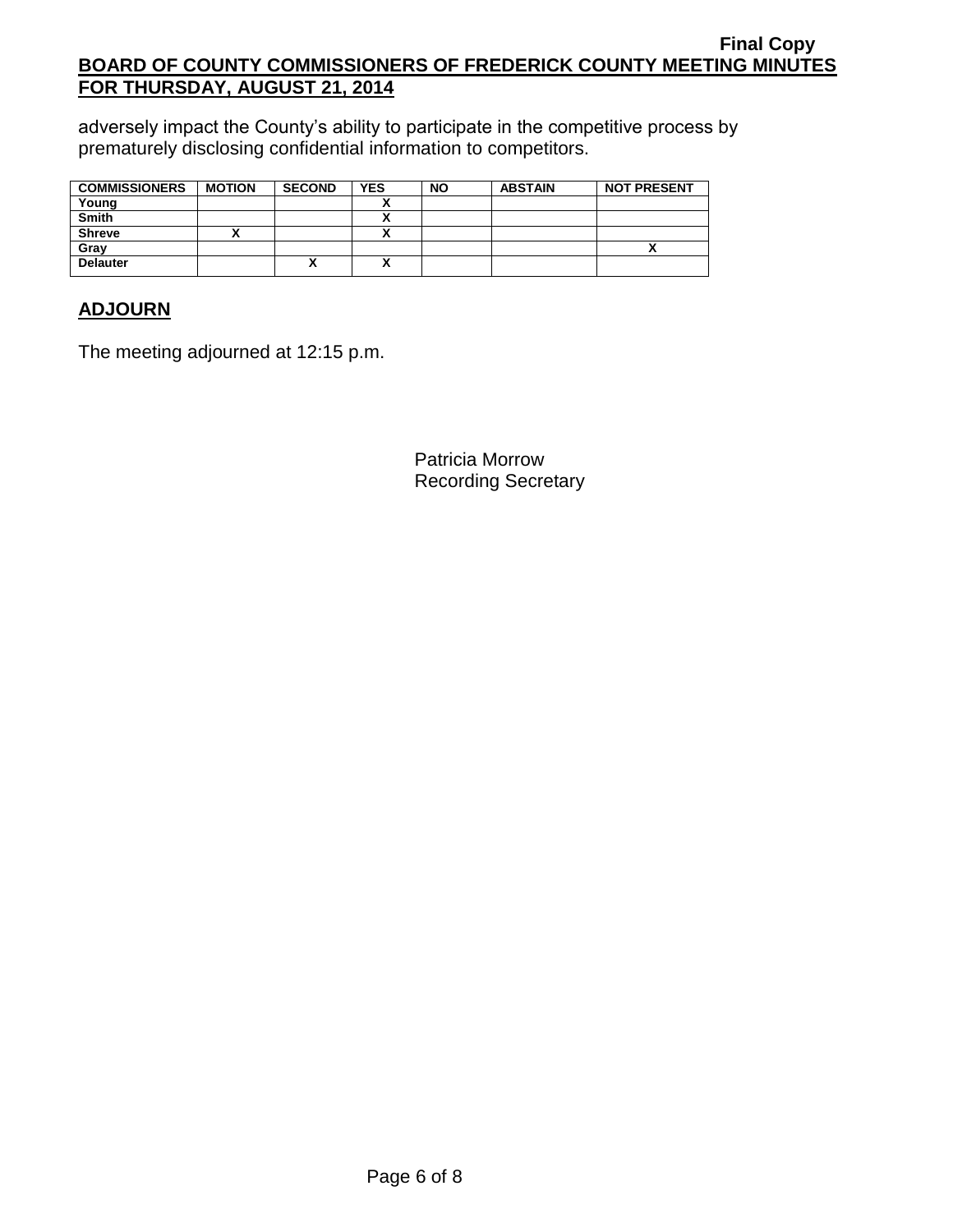## **FORM OF STATEMENT FOR CLOSING THE MEETING OF THURSDAY, AUGUST 21, 2014**

# **STATUTORY AUTHORITY TO CLOSE SESSION**

#### **State Government Article §10-508(a):**

(7) To consult with counsel to obtain legal advice on a legal matter; and (14) Before a contract is awarded or bids are opened, discuss a matter directly related to a negotiation strategy or the contents of a bid or proposal, if public discussion or disclosure would adversely impact the ability of the public body to participate in the competitive bidding or proposal process.

#### **Motion:**

Upon a motion by Commissioner Shreve, seconded by Commissioner Delauter, the Board voted 4-0, with Commissioner Gray absent, to go into closed session in accordance with Maryland Annotated Code State Government Article §10-508(a) (7) To consult with counsel to obtain legal advice on a legal matter; and (14) Before a contract is awarded or bids are opened, discuss a matter directly related to a negotiation strategy or the contents of a bid or proposal, if public discussion or disclosure would adversely impact the ability of the public body to participate in the competitive bidding or proposal process.

## **Time and Location:**

1:15 p.m. – Third Floor Meeting Room, Winchester Hall

## **Topic to be Discussed:**

To discuss with the County's attorneys and staff the legal ramifications and contents of proposals received in response to a competitive process because public disclosure would adversely impact the County's ability to participate in the competitive process by prematurely disclosing confidential information to competitors.

> Patti Morrow Recording Secretary